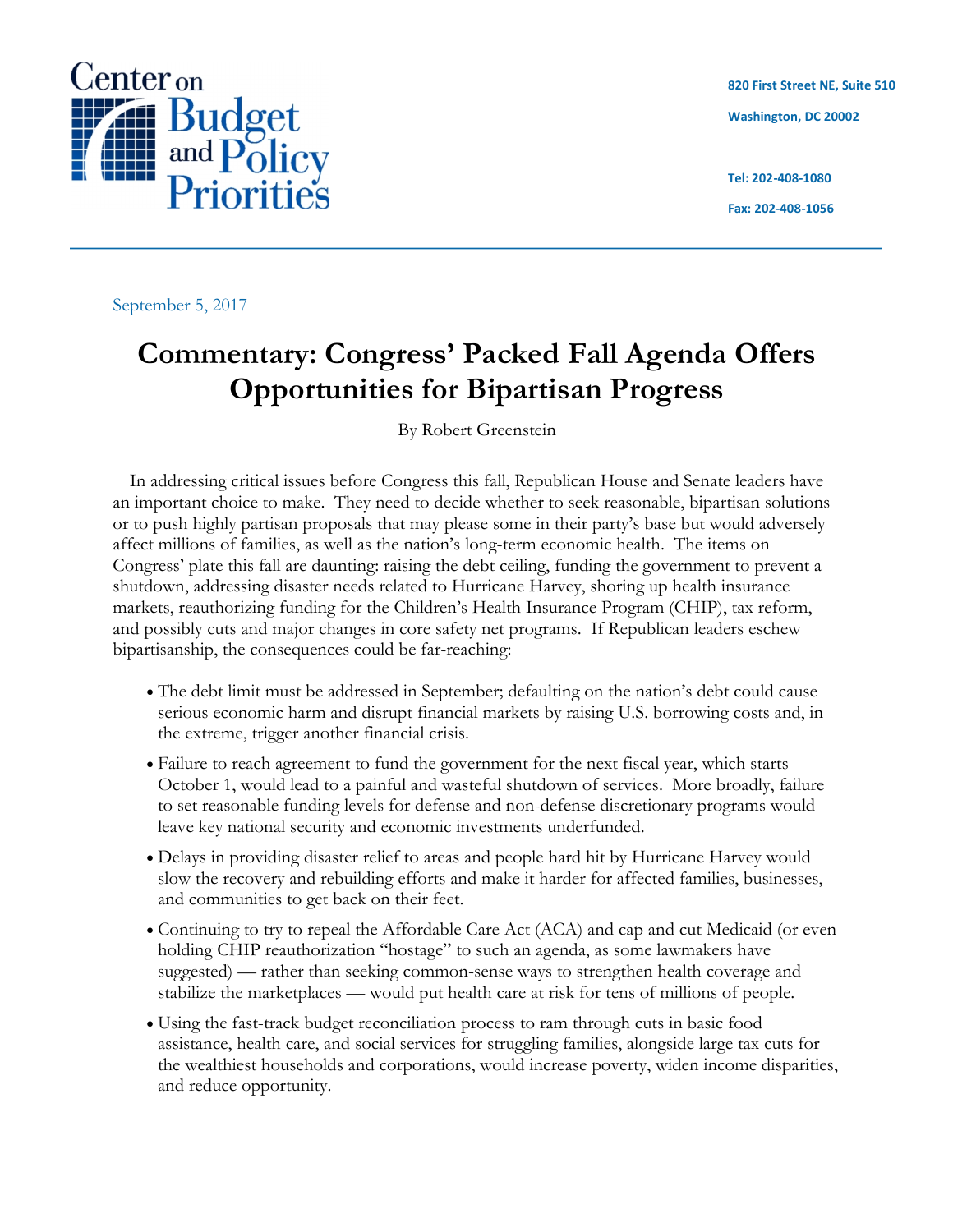There is another path. If congressional leaders embrace responsible governance, the two parties should be able to agree on steps to reaffirm the nation's full faith and credit, avert a government shutdown, adequately fund priority areas, help hurricane-ravaged areas rebuild, shore up health insurance markets, and possibly reform the tax code while avoiding budget-busting tax cuts that primarily help the wealthy at the expense of everyday Americans.

Here's a guide to the implications of key decisions coming this fall, in the rough order in which Congress will likely address them.

# Debt Ceiling

<u> Andrew Maria (1989)</u>

The Treasury Department estimates that the federal government will not be able to honor its debt obligations after roughly the end of September if policymakers fail to raise (or suspend) the debt limit. Treasury Secretary Steven Mnuchin has called on Congress to provide a "clean" increase in the debt limit in September.<sup>1</sup> But some other Republicans are demanding that policymakers combine any debt limit increase with controversial measures for large budget cuts or changes in budget rules to force such cuts in the future. Encumbering a debt limit increase in this manner would greatly complicate the process, potentially leading to dangerous brinksmanship and possibly even a damaging default. 2

In October 2013, when the Treasury was close to breaching the debt limit, "investors reported taking the unprecedented action of systematically avoiding certain Treasury securities," according to the Government Accountability Office, thereby raising Treasury's borrowing costs<sup>3</sup> — which did nothing more than waste taxpayers' money.

Of even graver concern, through accident or miscalculation, games of debt ceiling chicken could end in a crash, and the costs to the United States of defaulting on its financial obligations could be very high. If prolonged, a situation in which the Treasury must match its payments to its available cash could push the economy into recession. Even if the debt limit were later raised, the damage to the U.S. credit rating — and to the interest rates the government must pay to borrow — would likely harm the nation for years to come.

Congress should also reject arguments that debt payments can be "prioritized" by allowing Treasury to borrow funds to pay some claimants, such as bondholders and Social Security recipients, if there is a prolonged standoff over raising the debt ceiling. *Such prioritization is extremely dangerous*. Millions of people beyond bondholders and Social Security beneficiaries depend on timely federal payments, including veterans, doctors treating Medicare patients, soldiers, state and local governments, private contractors, and recipients of benefits such as SNAP (formerly food stamps) and Supplemental Security Income. Domestic and foreign lenders would hardly be reassured at the sight of Treasury grappling with how to meet its legal obligations when cash is short. Yet by

<sup>1</sup> CNBC, "Treasury Secretary Mnuchin says 'debt ceiling will be raised'," August 25, 2017, https://www.cnbc.com/2017/08/25/treasury-secretary-mnuchin-says-debt-ceiling-will-be-raised.html.

<sup>2</sup> Donald B. Marron, "The Costs of Debt Limit Brinksmanship," testimony before the Joint Economic Committee, September 18, 2013, http://www.taxpolicycenter.org/sites/default/files/alfresco/publication-pdfs/904601-The-Costsof-Debt-Limit-Brinksmanship.PDF.

<sup>3</sup> Government Accountability Office, "Market Response to Recent Impasses Underscores Need to Consider Alternative Approaches," July 2015, https://www.gao.gov/assets/680/671287.pdf.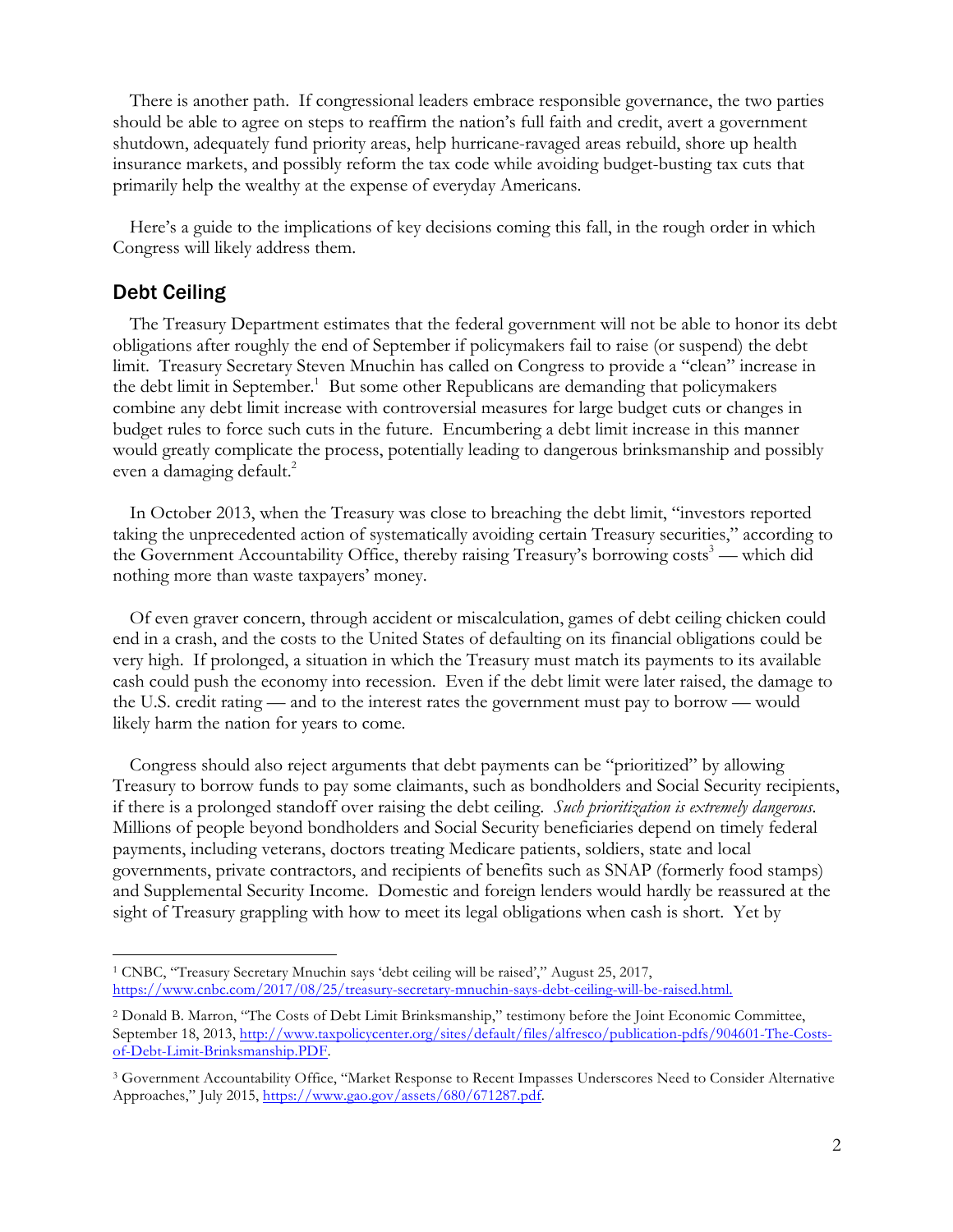appearing to make a default legitimate and manageable, prioritization would heighten the risk that one will actually occur.4

As the Congressional Budget Office (CBO) noted in 2010: "By the time an increase in the debt ceiling comes up for approval, it is too late to avoid paying the government's pending bills without incurring serious negative consequences."5 That is, the debt limit is not about controlling deficits, but rather about meeting the commitments created by past decisions. Ideally, policymakers would scrap the debt limit, given that it doesn't enforce fiscal discipline and encourages harmful brinkmanship. But at the very least, they should agree to a "clean" increase in the debt limit, as Secretary Mnuchin has suggested.

## Appropriations and Government Shutdown

<u> Andrew Maria (1989)</u>

Congress must come to at least a temporary agreement to fund federal agencies by the end of September or a federal government "shutdown" will ensue on October 1 — that is, federal agencies would have to stop or scale back most of their work. In addition, Congress must resolve overall funding levels for defense and non-defense discretionary programs so that it can enact annual appropriations legislation for fiscal year 2018.

After policymakers failed to agree on a temporary funding bill in 2013, a government shutdown lasting 16 days disrupted economic activity and certain government services. The reduction in hours worked by federal employees "reduced real GDP growth by about 0.3 percentage point" over October-December 2013, according to the Commerce Department.<sup>6</sup> The shutdown delayed transportation and energy projects that needed permits and environmental reviews, import and export licenses that facilitate trade, and federal loans to a range of entities, including businesses and homeowners. It also disrupted both private-sector lending (because financial institutions couldn't access government verification services) and travel and tourism (because national parks and monuments were closed).<sup>7</sup> Congress shouldn't let this happen again.

But averting a shutdown isn't enough. Congress must also resolve overall defense and nondefense discretionary funding levels. Non-defense appropriations fund a broad range of government functions and services, such as law enforcement, medical research, health care and other services for veterans, aid to local schools, job training, low-income rental assistance, food safety and infectious disease control, environmental protection, national parks, and air traffic control. The 2011 Budget Control Act's (BCA) tight caps on funding levels, as further reduced by sequestration cuts, have severely constrained funding for both defense and non-defense discretionary programs.

<sup>4</sup> Chad Stone, "Federal Spending and the Debt Limit," testimony before the Subcommittee on Oversight and Investigations of the House Financial Services Committee, February 2, 2016, https://www.cbpp.org/federalbudget/federal-spending-and-the-debt-limit.

<sup>5</sup> *Federal Debt and Interest Costs*, Congressional Budget Office, December 2010, p. 23, http://www.cbo.gov/sites/default/files/cbofiles/ftpdocs/119xx/doc11999/12-14-federaldebt.pdf.

<sup>6</sup> Bureau of Economic Analysis, "Technical Note: Gross Domestic Product, Fourth Quarter of 2013 (Advance Estimate)," January 30, 2014, https://www.bea.gov/newsreleases/national/gdp/2014/tech4q13\_adv.htm.

<sup>7</sup> Office of Management and Budget, "Impacts and Costs of the October 2013 Federal Government Shutdown," November 2013, https://obamawhitehouse.archives.gov/sites/default/files/omb/reports/impacts-and-costs-ofoctober-2013-federal-government-shutdown-report.pdf.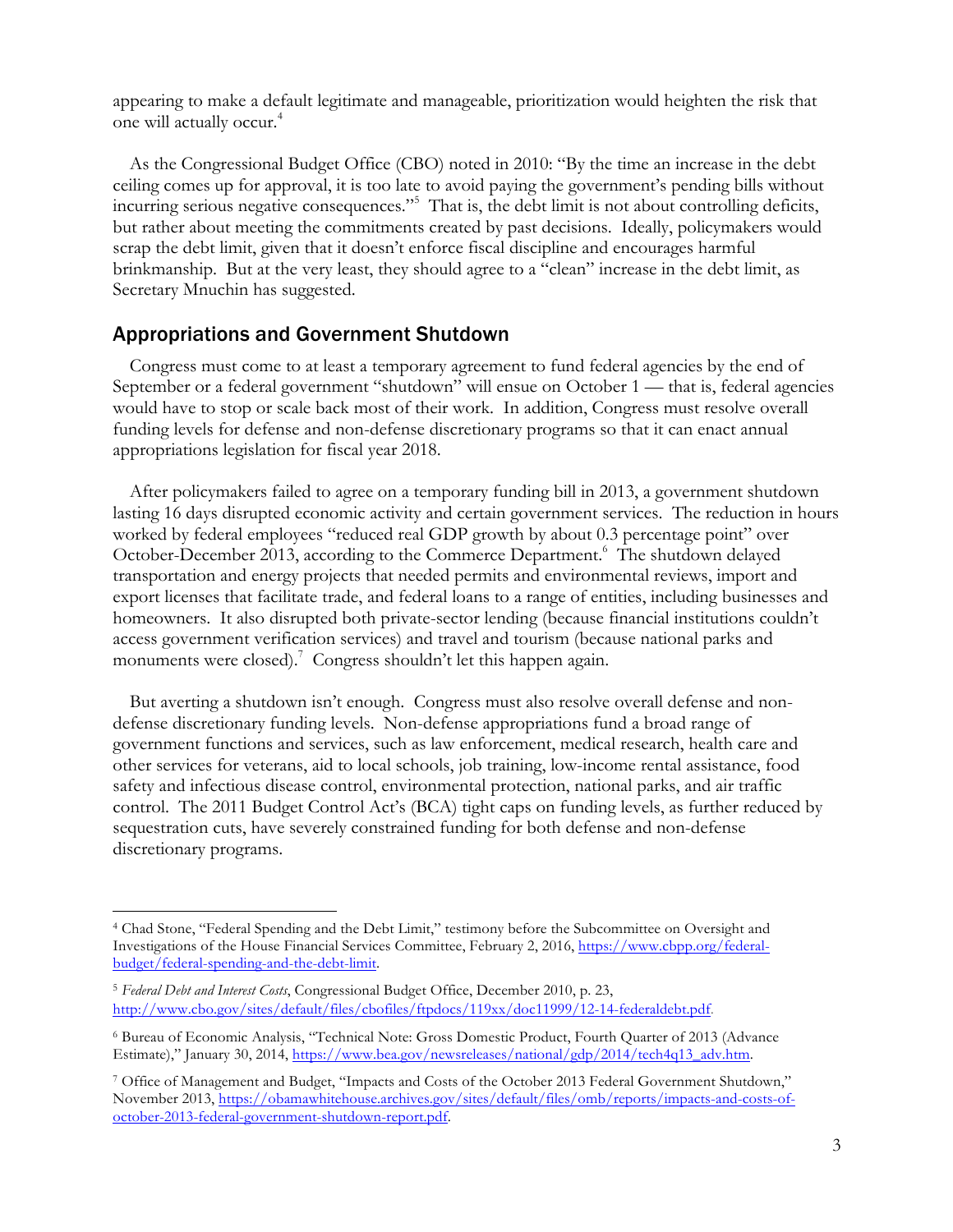Recognizing that the caps and sequestration make it difficult to meet national needs, bipartisan majorities in Congress have scaled back the sequestration cuts one or two years at a time, providing equal relief for defense and non-defense. But without another such agreement, *full* sequestration cuts — that is, cuts below programs' already reduced levels — will take effect for the first time in 2018.

The House Appropriations Committee has approved 2018 funding measures that would increase regular appropriations for defense by \$70 billion above the 2017 level, while cutting regular appropriations for non-defense programs by \$8 billion *below* the 2017 level. (The House Budget Committee has adopted a budget resolution that incorporates these increases and cuts.) Some of these bills have already passed the House; the rest are slated for consideration early in September.

The House approach leaves non-defense discretionary funding well below the level needed to adequately fund necessary investments in families, communities, and the economy. For example, the House bills would:

- cut elementary and secondary education below current levels, further eroding federal support for local schools;
- cut aid to localities to upgrade and replace aging drinking water and wastewater treatment infrastructure;
- continue the disinvestment in job training and employment programs, despite the need to help workers gain the skills needed for decent jobs in today's economy;
- defund about 140,000 housing vouchers as funding fails to keep up with rising private-market rental costs, likely increasing destitution and homelessness;
- underfund preparation for the 2020 decennial census, thereby jeopardizing the reliability of the Census data; and
- cut funding nearly in half for programs supporting renewable energy research and development. 8

To raise funding for defense discretionary programs above the sequestration levels entails easing the sequestration caps, which policymakers can accomplish only through legislation that needs 60 votes in the Senate and thus must be bipartisan. As such, a far more productive approach would be for policymakers to again reach a bipartisan agreement to provide equal sequestration relief for defense and non-defense. In so doing, they should ensure that the added resources fund important priorities and should rely on a balanced package of offsets.

# Disaster Relief

<u> Andrew Maria (1989)</u>

While the full extent of damage from Hurricane Harvey will take time to determine, hard-hit communities, businesses, and families clearly will need significant federal assistance to recover and rebuild. The discussion of the relief needed should not get sidetracked into a debate about whether to offset disaster assistance with other spending reductions. Policymakers declared other major

<sup>8</sup> David Reich and Chloe Cho, "House Appropriations Bills Fall Far Short of Meeting National Needs," Center on Budget and Policy Priorities, July 26, 2017, https://www.cbpp.org/research/federal-budget/house-appropriations-billsfall-far-short-of-meeting-national-needs.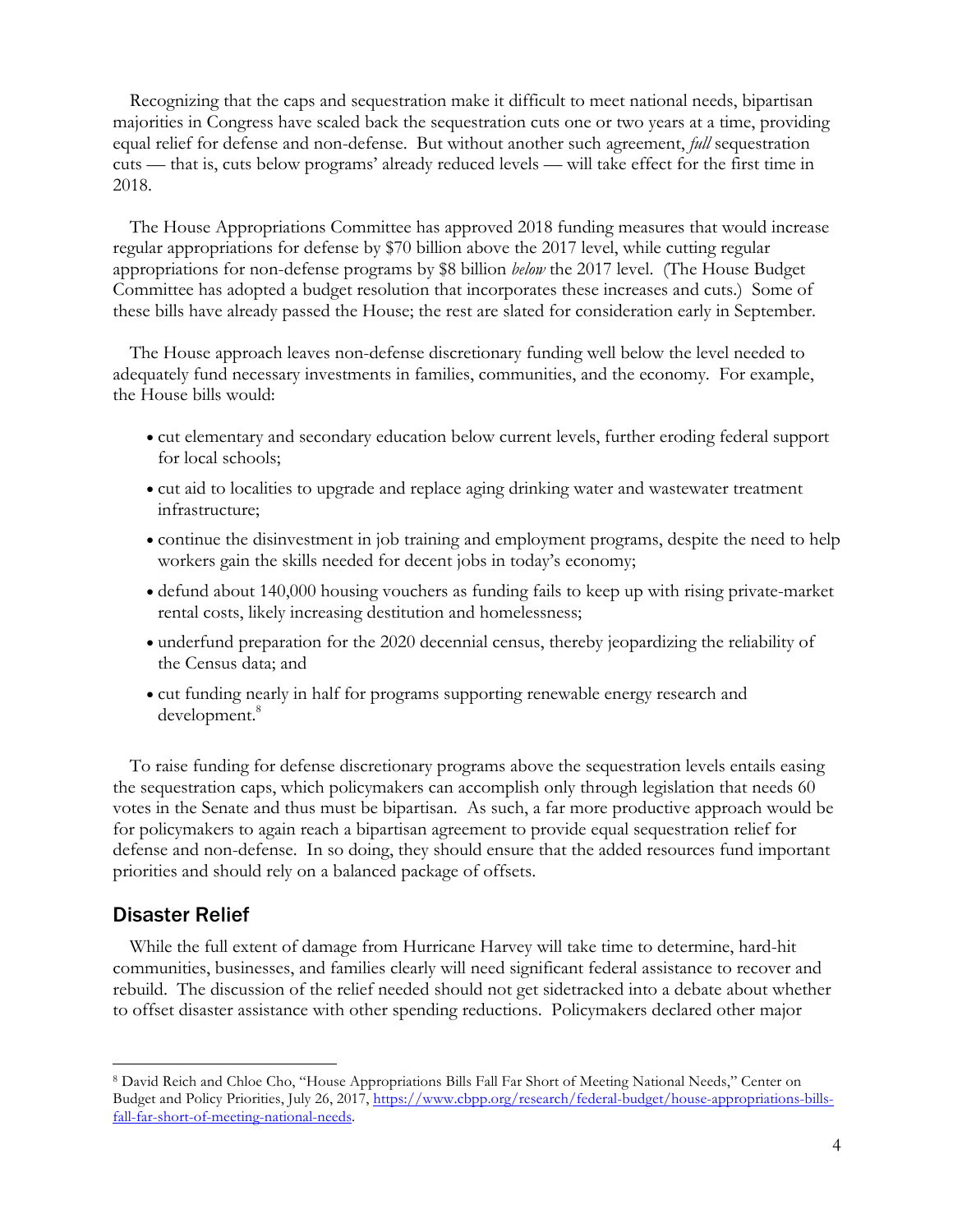natural disasters, such as Hurricanes Katrina and Sandy, emergencies for budget purposes and didn't offset their costs; Harvey relief merits the same treatment.

The nation faces longer-term fiscal challenges: the federal government cannot meet the costs associated with the aging of the population and health care with revenues at current-law levels. But the substantial disaster assistance needed for Hurricane Harvey will be time limited, and so will not materially affect the longer-term fiscal picture. Nor will it affect the nation's ability to meet its other responsibilities in the short term. The federal cost of rebuilding from this disaster will be borne over a number of years and will represent only a modest increase in federal spending over that time frame — and the federal government has access to very low-cost financing to meet these expenses.

Disaster aid has sometimes been delayed in the past because some in Congress wanted to attach controversial budget cuts to legislation providing needed relief. (Proponents of "paying for" disaster aid never propose using revenue-raising measures to offset any of the costs, showing that there is an ideological component to their demands.) Policymakers' top priority must be to aid hard-hit communities and families as quickly as possible.

#### Health Care

The effort to "repeal and replace" the ACA has so far failed, in no small part because a large majority of Americans oppose the core features of the House-passed and unsuccessful Senate "repeal and replace" legislation. These bills would have sharply cut Medicaid and radically restructured its financing, led tens of millions of people to lose coverage, forced millions more with coverage through the individual market to pay more for the same coverage or switch to skimpier coverage, and undercut important consumer protections, including safeguards for people with preexisting conditions. And these bills would have used the savings largely to finance tax cuts mostly for corporations and affluent individuals.

More than 20 million people would have lost coverage under either the House-passed bill or the Senate "repeal and replace" option, and both bills would have cut Medicaid by at least \$750 billion over the next decade, according to CBO. Thus, neither bill meshed with President Trump's prior commitments — or the view held by a majority of the public — that health care should be accessible and affordable to all Americans. (Nor did the Senate "skinny" bill, which would have repealed parts of the ACA without any replacement.)

Congressional leaders must now decide where to go from here — and they have two fundamental paths. If they heed the Hippocratic Oath to do no harm, they can forge bipartisan legislation that builds on the ACA's accomplishments by:

- ensuring that insurers receive a permanent guarantee of the cost-sharing reduction payments they are owed — and providing this guarantee before insurers have to finalize rates and participation decisions for 2018;
- setting aside attempts to weaken Medicaid, which provides the most cost-efficient coverage offered on a large scale and serves tens of millions of low- or modest-income seniors, people with disabilities, children, parents, and other adults;
- extending full funding for the effective CHIP program and building on, rather than reversing, the progress made over the last three decades in expanding children's health coverage; and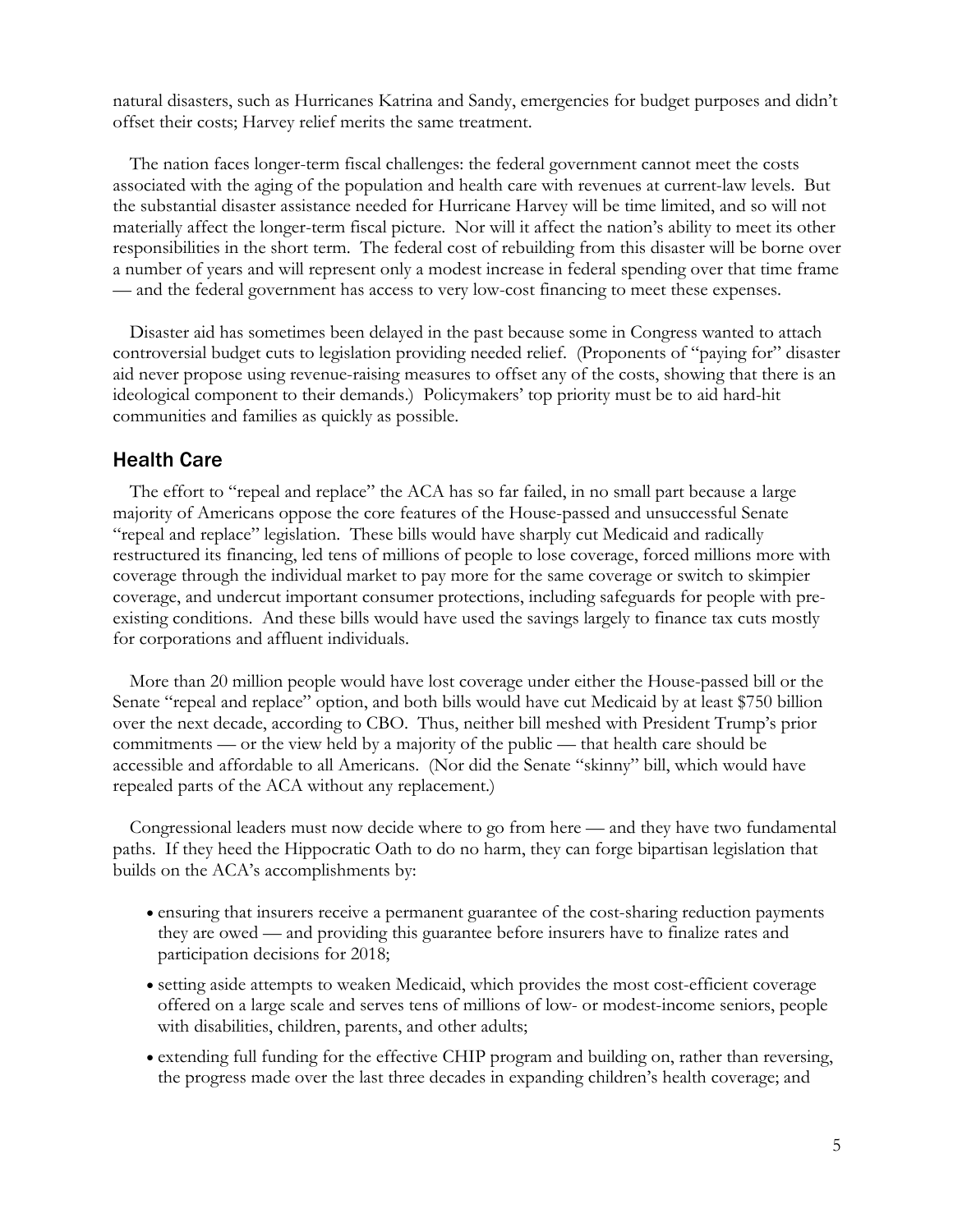• strengthening the ACA marketplaces through measures that encourage insurer participation, help eligible individuals enroll, and make coverage more affordable.

To be sure, such bills involve complex issues. But this approach can succeed because its goals are aligned with the public's widely held view that health legislation should move the nation closer to accessible, affordable, quality health care for all Americans.

In contrast, continuing to pursue ACA repeal would return us to a path resulting in millions losing coverage, millions more paying more for health care, and a weakening of key protections for consumers. Reports that some Senate Republicans are working with the White House to promote a bill introduced by Senators Bill Cassidy and Lindsey Graham are particularly concerning, as that legislation shares the most damaging components of prior repeal bills.<sup>9</sup>

The Cassidy-Graham legislation would replace the ACA's Medicaid expansion and its marketplace subsidies with a single block grant that would shrink over time and then disappear altogether. In addition, like the House-passed and earlier Senate bills, it would alter Medicaid fundamentally by imposing a cap on federal funding for state Medicaid programs that would compel states to cut Medicaid by growing amounts over time. The bill would also weaken various protections for people with pre-existing conditions. Moreover, Senators Cassidy and Graham are reportedly considering adding to the bill the so-called "Cruz amendment," which would allow insurers to charge sharply higher premiums to people with pre-existing conditions or deny them coverage altogether.

If Republicans in Congress and the Trump administration pursue a version of this legislation, they will again be seeking to pass highly partisan legislation that violates their health care promises and would harm millions of Americans.

## Entitlement and Tax Legislation

 

The House is expected to move in early September to consider a fiscal year 2018 budget resolution, which would provide a framework for budget and tax legislation to follow this year and a broader fiscal policy blueprint for the coming decade. The Senate is also expected to move this fall on its version of the budget resolution, which has not yet emerged.

The budget resolution that the House Budget Committee adopted in July calls for deep cuts in Medicaid and other basic assistance programs that help low- and moderate-income families make ends meet, including programs that help students from these families afford college. It also contains massive cuts over time in non-defense discretionary spending. At the same time, the House budget plan calls for raising defense funding substantially and would pave the way for tax cuts.

<sup>9</sup> See Judith Solomon *et al*., "Cassidy-Graham Amendment Would Cut Hundreds of Billions from Coverage Programs, Cause Millions to Lose Health Insurance," Center on Budget and Policy Priorities, July 27, 2017, https://www.cbpp.org/research/health/cassidy-graham-amendment-would-cut-hundreds-of-billions-from-coverage-

programs-cause; Matt Broaddus and Edwin Park, "Cassidy-Graham Would Deeply Cut and Drastically Redistribute Health Coverage Funding Among States," Center on Budget and Policy Priorities, August 24, 2017, https://www.cbpp.org/research/health/cassidy-graham-would-deeply-cut-and-drastically-redistribute-health-coveragefunding.